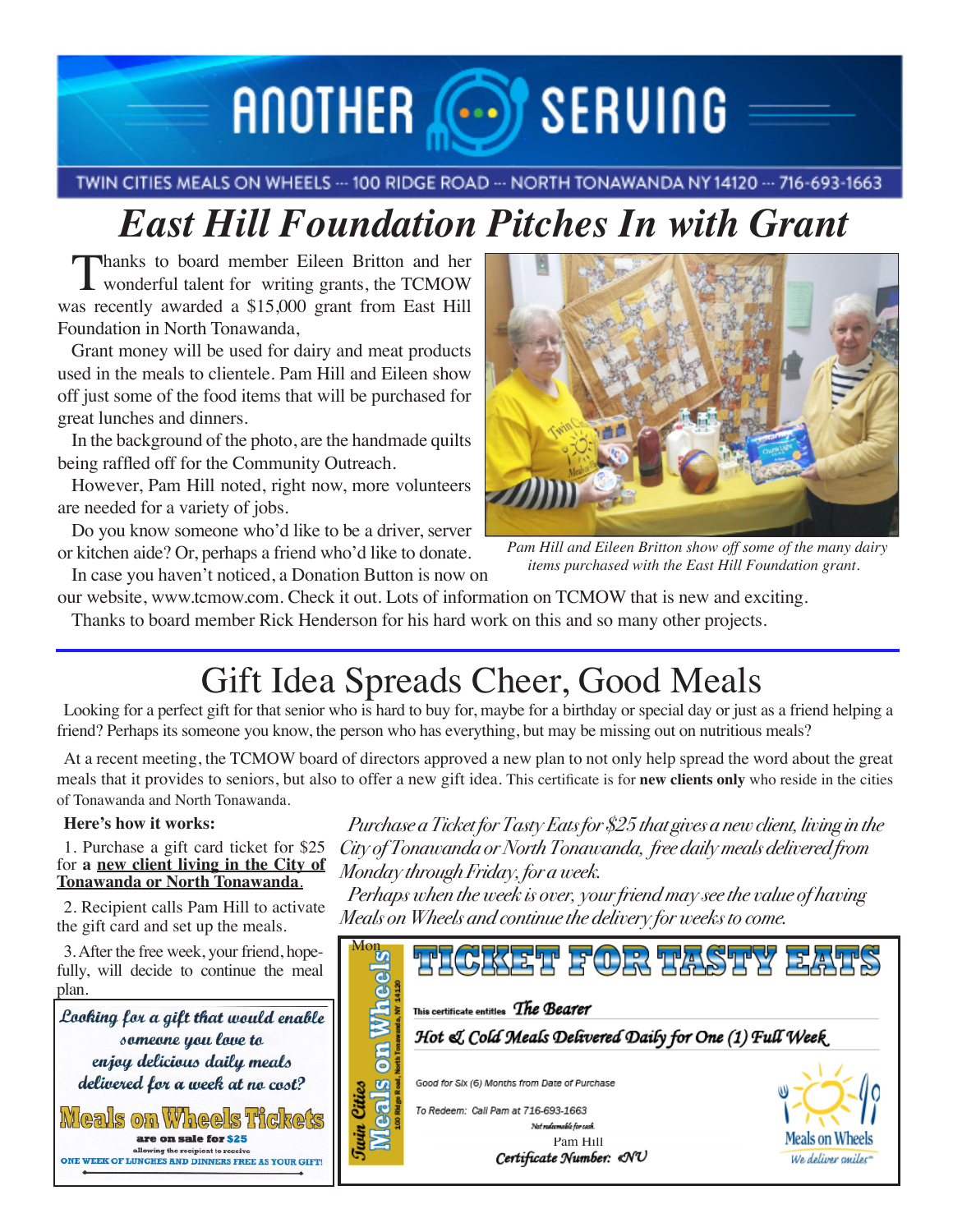**\* \* \* \* 2 January 2022**



Office email: info@tcmow.com Website: www.tcmow.com

### **Pam's Corner**

Tappy New Year everyone! I hope it was a good and safe holiday for you. Ours was **L** very quiet, we stayed home with no visitors. Who would have thought back in the seventies when I was a rebellious teenager that I would see 2000 much less 2022. We are hoping that we will have an even better year in 2022.

So far this winter I have been so lucky- not a lot of snow. I ordered a new snow blower but the delivery date keeps moving. At this rate I might not even have to use it, but I doubt it. It is still coming I think. Poor Brie this is her favorite season and nothing to play in!

Don't for get to buy tickets for the raffles going on every little bit helps to keep us running along now that we can't do fund raisers like we used to

I could also write something about New Years resolutions but as I now forget what they were instead of just not keeping them I think I will let that subject just drop for now. So anyway you all stay safe and as always - THANK YOU FOR ALL YOU DO FOR US! *Thank you from the bottom of my heart.* 

### *President's Corner*

I'm sure you would all agree that 2020 & 2021 are years that we would certainly like to have been different, and of course less stressful. The times recently are certainly unprecedented. Please know that the pandemic has taken quite a toll on Twin Cities Meals on Wheels in several ways. Folks - we are down in several areas.

\* Because of masking, vaccinations, and social distancing, we have been unable to hold our regular fundraisers and our treasury has suffered.

\* Because a number of people (who would normally be our clients) have chosen not to have MoW, our numbers are down.

\* And of course the prices we pay for food, supplies, etc. have gone up like everything else.

SO, if you or anyone you know feels inclined, we would certainly appreciate any donations that can be made. Every little bit helps.

On a more positive note, thanks in advance to Barbara Tucker for agreeing to take over responsibility of the newsletter. I know from personal experience that it's a lot of work. And on that subject, MANY- MUCHO THANKS to Dean Hutter for handling that job for 6 years. The poor guy thought he was going to help with printing and stapling when I asked for assistance as I knew that I couldn't do both the presidency, and the newsletter.

**Dean - Thanks so much for a job well done.**

#### **'Morning Bunch'**

The Twin Cities Meals on Wheels is fortunate to have a fine team in the kitchen. Led by Connie Rabideau, meals are set and prepared for our clients to enjoy. Here are some of the folks behind our success.

A "Morning Bunch" sits chatting and ready to spring into action to fill the orders for the day.



*Connie Rabideau*

Another group of volunteers ready themselves to deliver lunch and a hot dinner to clients.

"I just love to be working for Meals on Wheels" chef and director of the kitchen Connie Rabideau, said.

"I've worked at various establishments throughout my life in the Twin Cities and this is the best," she added.

Connie's experience includes working at Mitch's DelTaco that was owned by her friend Daryl Mitchell. She also helped run her sister's Bonnie's Cafe in Ellicottville for six years.

"At Meals on Wheels, I get to be myself and make good food for our wonderful clientele," she said.

Carol Connors, one of the "Friday Bunch" said she's been volunteering at Meals on Wheels for 15 years.

"It's a lot of work packing each order and the meals are so improved since the days when the program started at St. Peter's Church," she said.

One of the most cherished volunteers is Gwen Daugherty who is 91 years of age. Although she's suffered several strokes, she keeps up with the work and spreads cheer everywhere she goes.

Pam Hill who is the coordinator at the site, summed up the philosophy of the Twin Cities Meals on Wheels simply. "We strive to keep everyone happy."

*Karl Bauer Board President*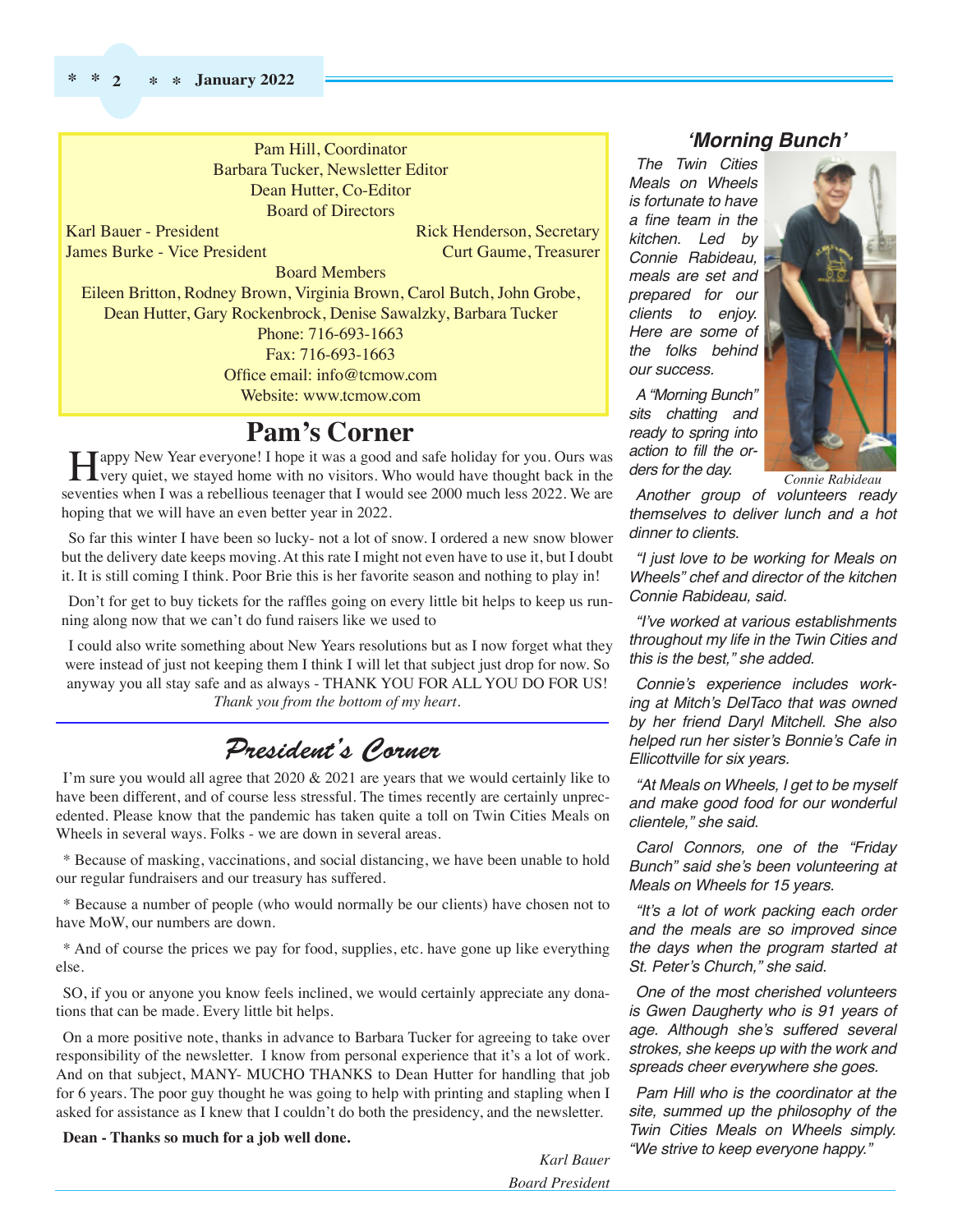

*There's always room for news from YOU, our volunteers.*

If you have personal news you'd like to share with your volunteer friends at TCMOW, email them to wgtbt@aol.com or drop the news off to Pam.

You may want to provide news about:

- . Vacation trips
- . Happy events / sad events
- . Wedding anniversaries (50, 60, 70, etc.)
- . New grandchild, great-grand kids, etc.
- . Injuries / surgeries or prayers needed.

Don't forget to send information on activities in town or at your church or in another organization. We're happy to post any event.



| Gwen Opalinski        | 15  |
|-----------------------|-----|
| Roberta Becker        | 14  |
| Vincent Becker        | 14  |
| <b>Gwen Daugherty</b> | 11  |
| William Cheeham       | 1() |
| Marcia brock          | Q   |
| John Leous            | 9   |
| Deborah Bennet        |     |

*Thanks to all for your years of service and great volunteer work for our Meals on Wheels.*

*Congratulations to all for your continuing energy and devotion to help others!*



Each month the names and date are listed for volunteers and staff who are celebrating a birthday during the month. So wish them a Happy Birthday (or sing a little song!)

| <b>Barbara Barrett</b> | Jan.4    |
|------------------------|----------|
| Joan Dirmyer           | Jan. $4$ |
| Patricia Hibbert       | Jan.5    |
| Charles Wildt          | Jan. 14  |
| <b>Bruce Blinston</b>  | Jan. 18  |
| Jennifer Caldwell      | Jan. 18  |
| Nancy Young            | Jan. 19  |
| Lin Raynor             | Jan. 20  |
| Helen Franc            | Jan. 22  |
| Margo Fronczek         | Jan. 24  |
| Marjorie Proch         | Jan. 24  |
| Dana Caccamise         | Jan. 27  |

*Best Wishes for a Wonderful Day*

#### **Can't Come on Volunteering Day?**

To cancel your day to serve or drive, call Pam Hil1at home on her cell phone 428-5424 the night before so she can get a "sub" for you

### *As the New Year Begins, Reminders to Those Delivering Meals*

Safety suggestions when you deliver meals:

1. Don't forget to have your cell phone with you when you deliver meals. 2. If client answers door (or is readily seen in room) ask how they are feeling. If door is unlocked, call out  $\&$  go in. If you can't see the client, call out. If no answer, look in other rooms, call out several times. If yo., still can't find them, leave meal on a table, call Pam and she will take it from that point, calling to find a family member or friend. Go on to next delivery.

3. If door is locked, (and there is no answer to your ring or knock) let Pam know when you'll return to the office. She will check with a family member or an emergency number. After hanging meal on door in a grocery bag, go on to next client.

4. lf a client is discovered to have fallen, or is ill or unconscious,

call 911 immediately. Then call Pam, she will call the emergency number(s) we have for each client.

#### **DO NOT LIFT CLIENT OR HELP THEM TO GET UP, EVEN IF THEY ASK YOU TO DO SO!**

911 First Responders are the professionals here and will do that when they arrive. Please wait with the client until 911 arrives. Then you can continue on your deliveries, someone will have called the remaining clients on the route to say you will be late and the reason for it.

Sometimes confusion exists with Niagara County Meals on Wheels, Erie County Meals on Wheels, and Western New York Meals on Wheels. We are none of those.